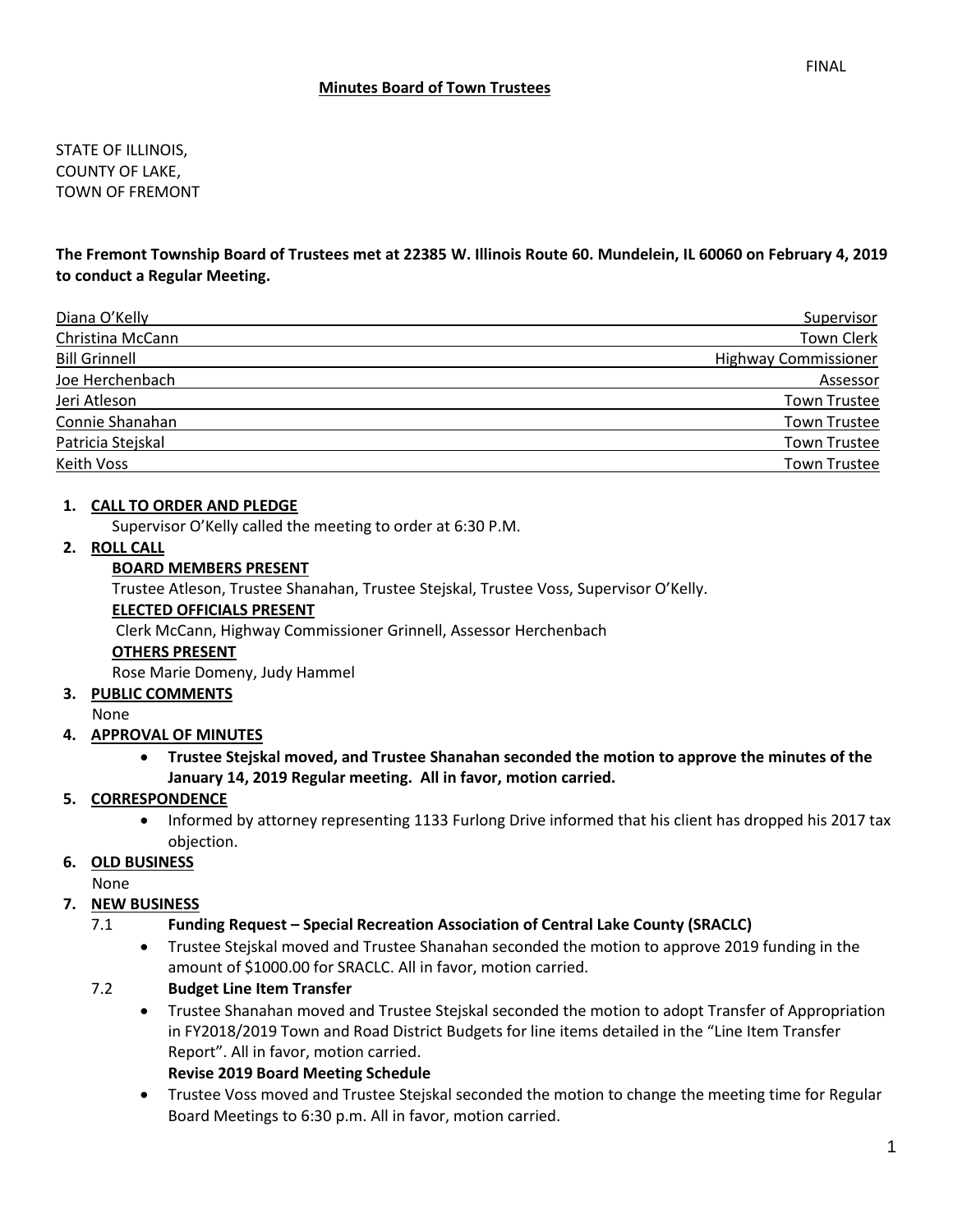## **8. PARKS REPORT**

## None

## **9. CERT REPORT**

Cert Team Leader Pat Stejskal presented the following report:

- Team is on call with Grayslake Fire Department for possible warming shelters during Polar Vortex
- January 28 **CERT Quarterly meeting** on QPR (Suicide Prevention Question, Persuade, Refer) was postponed due to bad weather
- Only one resident has registered for the upcoming **CERT Training Class**. Unknown at this time if the training sessions will be held
- Team member Jote Bhathal will attend CERT Train the Trainer on Tuesday, March 5 and Wednesday, March 6 at the Westmont Fire Department
- CERT Presents on WRLR received congratulations from the Lake County Stormwater Management Commission (SMC), on being chosen as the recipients of SMC's 2018 Media, Education and Outreach Award in recognition of coverage of important public information topics such as flood awareness and the Upper Des Plaines River Impact Analysis. There is an evening reception and ceremony in Libertyville to receive the award at the SMC board meeting on March 7, 2019

## **10. COMMUNITY GARDEN REPORT**

• Supervisor O'Kelly reported that all documentation has been submitted for the ComEd grant

## **11. ELECTED OFFICIALS' REPORT**

## **Assessor**

Assessor Herchenbach reported the following:

- Attended Village of Mundelein TIf meeting on January 14
- Software conversion requires revisions before it is fully operational
- Updates for quadrennial assessments will be completed after software conversion is complete

## **Clerk**

Clerk McCann reported the following:

- Responded to FOIA request from SmartProcure Inc. to provide names, phone numbers, emails and addresses for all township staff and elected officials.
- Electors have until March 8 to submit items for the Annual Town Meeting Agenda. The Board must adopt the ATM agenda at next month's Regular Meeting

## **Highway Commissioner**

Highway Commissioner Grinnell reported the following:

- Crews have been busy clearing roads during recent storms and polar vortex weather.
- Two crew members reported weather related accidents on the job
- Application of beet juice for ice control on roads is working well
- Three loads of additional salt have been delivered

## **Supervisor**

Supervisor O'Kelly reported the following:

- Supervisor O'Kelly, Commissioner Grinnell and Lou Bruno attended meeting for Community Risk Reduction with the Grayslake Fire Department.
- Attended Housing Authority meeting
- Assisted Emergency Assistance client with housing problem related to weather
- Referred GA client to Lake Forest Career Center
- Referred GA client to State Representative's office for assistance related to her deceased husband's pension plan

#### **Trustees**

None